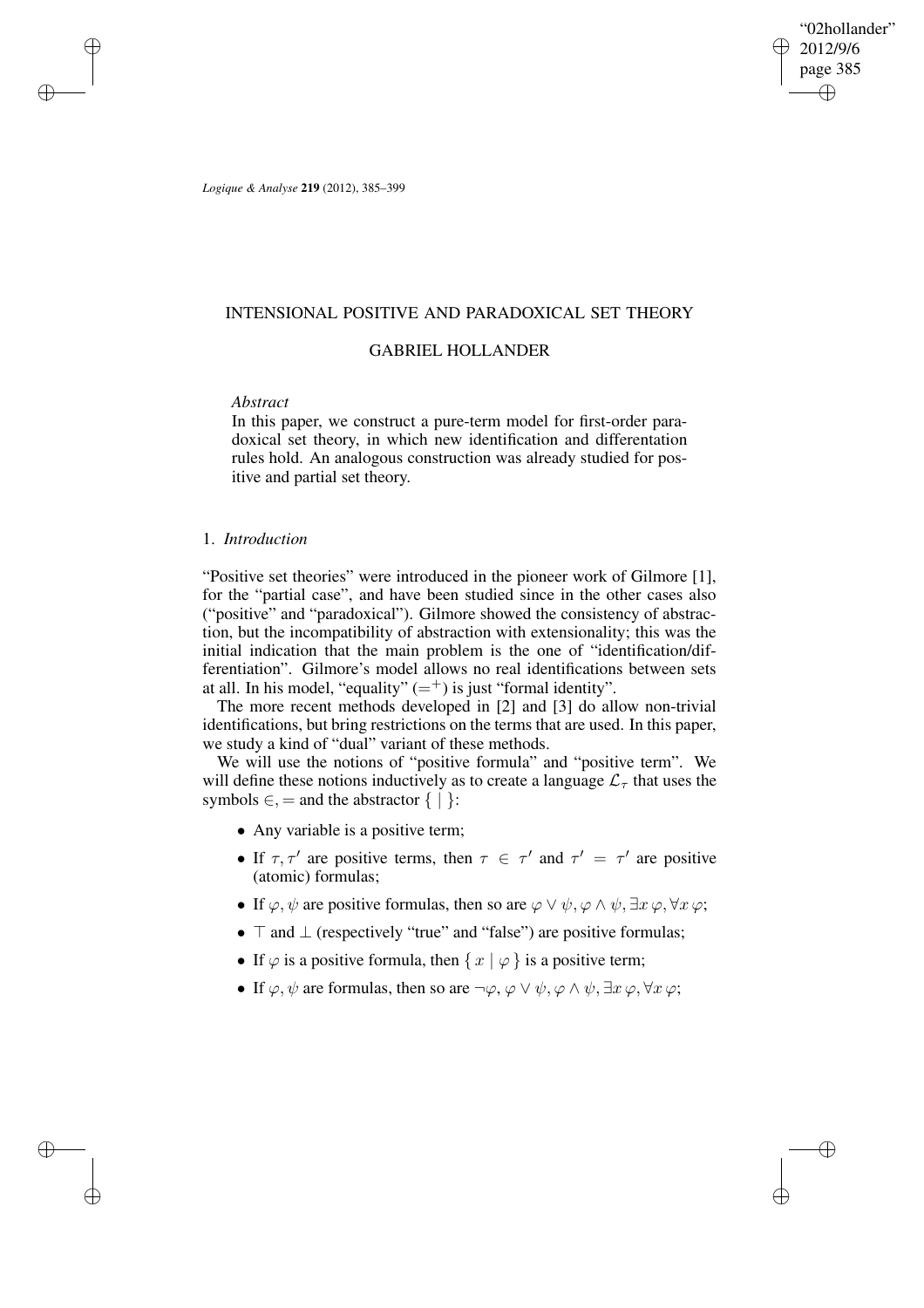✐

### 386 GABRIEL HOLLANDER

We let also  $\mathcal L$  be the usual first-order language constructed with only the two relation symbols  $\epsilon$ ,  $=$ , so without the abstractor. If  $\tau$  is a positive term of the form  $\{x \mid \varphi(x)\}$  with  $\varphi$  a positive formula, then we will further refer to  $\varphi$ as  $\varphi_{\tau}$ .

For a structure to be a model of positive set-theory, it must interpret the involved terms and satisfy the following scheme of abstraction axioms,

$$
\forall \vec{y} \forall x \ (x \in \{ t \mid \varphi(t, \vec{y}) \} \leftrightarrow \varphi(x, \vec{y})),
$$

where  $\varphi$  is a positive formula.

One possible way of examining whether structures satisfy this abstraction scheme, is to divide the problem into the two implications that appear in the definition above:

• We define the admissible models as those that satisfy the implication

$$
\forall \vec{y} \forall x \left( x \in \{ t \mid \varphi(t, \vec{y}) \} \to \varphi(x, \vec{y}) \right)
$$

and for which the relation = is a congruence for the language  $\mathcal{L}$ ; this is an equivalence relation satisfying replacement in formulas of  $\mathcal{L}$ .

• We define the co-admissible models as those that satisfy the other implication

$$
\forall \vec{y} \forall x \left( x \in \{ t \mid \varphi(t, \vec{y}) \} \leftarrow \varphi(x, \vec{y}) \right)
$$

and for which the relation = is a congruence for the language  $\mathcal{L}$ .

In [2], it is proven that the method of admissible models gives good results for positive set-theory. Furthermore, [3] shows that this method can be productive also for partial set-theory. This kind of theory is inductively defined on the language with four relation symbols  $\in^+, \in^-, =^+, =^-,$  and the abstractor  $\{ | \}$ , in the same way as for the positive case:

- Any variable is a positive term;
- If  $\tau, \tau'$  are positive terms, then  $\tau \in \tau'$ ,  $\tau \in \tau'$ ,  $\tau = \tau'$  and  $\tau = -\tau'$  are positive (atomic) formulas;
- If  $\varphi, \psi$  are positive formulas, then so are  $\varphi \lor \psi, \varphi \land \psi, \exists x \varphi, \forall x \varphi;$
- $\top$  and  $\bot$  are positive formulas;
- If  $\varphi$  is a positive formula, then  $\{x \mid \varphi\}$  is a positive term;
- If  $\varphi, \psi$  are formulas, then so are  $\neg \varphi, \varphi \lor \psi, \varphi \land \psi, \exists x \varphi, \forall x \varphi;$

✐

✐

✐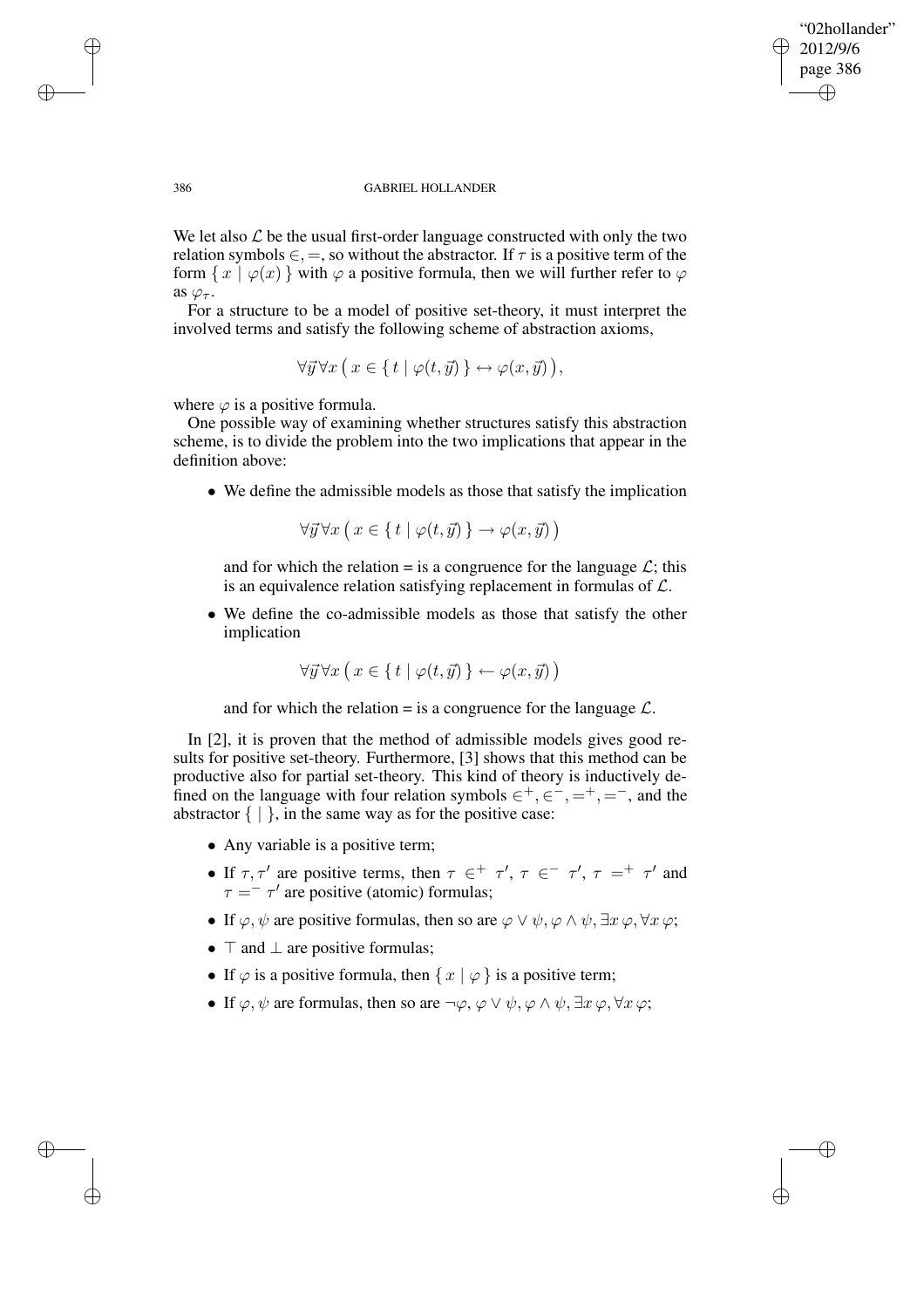✐

The full partial set-theory (Gilmore [1]) is constructed on this language  $\mathcal{L}_{\tau}^{\pm}$ τ with the following axioms,

- The relation  $=$  + is a congruence relation for  $\mathcal{L}_{\tau}^{\pm}$  $_{\tau}^{\pm}$ ;
- The partiality axioms

✐

✐

✐

✐

- $\neg(x \in^+ y \land x \in^- y)$  and  $\neg(x =^+ y \land x =^- y);$
- The abstraction scheme

$$
\forall \vec{y} \forall x \Big( \big( x \in^+ \{ t \mid \varphi(t, \vec{y}) \} \leftrightarrow \varphi(x, \vec{y}) \big) \newline \land \big( x \in^- \{ t \mid \varphi(t, \vec{y}) \} \leftrightarrow \overline{\varphi}(x, \vec{y}) \big) \Big),
$$

where  $\overline{\varphi}$  is defined as follows

$$
-\overline{\tau} \in^+ \tau' \text{ is } \tau \in^- \tau',
$$
  
\n
$$
-\overline{\tau} =^+ \tau' \text{ is } \tau =^- \tau',
$$
  
\n
$$
-\overline{\varphi} \text{ is } \varphi,
$$
  
\n
$$
-\overline{\varphi \vee \psi} \text{ is } \overline{\varphi} \wedge \overline{\psi},
$$
  
\n
$$
-\overline{\exists x \varphi \text{ is } \forall x \overline{\varphi},}
$$
  
\n
$$
-\overline{\bot} \text{ is } \top,
$$

so  $\overline{\varphi}$  is a non-classical kind of negation of  $\varphi$ .

We finish the definitions for the theory of partial sets by giving the adaptation of the concept of "admissibility":

$$
\begin{cases} \varphi(x,\vec{y}) \leftarrow x \in^{+} \{ t \mid \varphi(t,\vec{y}) \} \\ \overline{\varphi}(x,\vec{y}) \leftarrow x \in^{-} \{ t \mid \varphi(t,\vec{y}) \} . \end{cases}
$$

There is a dual version of the partial set-theory, which we will call the paradoxical set-theory. This is defined in the same way as for the partial case, except that the partiality axioms are replaced by the following paradoxality axioms:

 $x \in^+ y \lor x \in^- y$  and  $x =^+ y \lor x =^- y$ .

Sadly, the method of admissible models doesn't seem to work in a straightforward way for the paradoxical case. This is why we develop in this paper the method of the co-admissible models. In a first instance, we will work with the positive case, and afterwards, we will adapt it to the paradoxical case.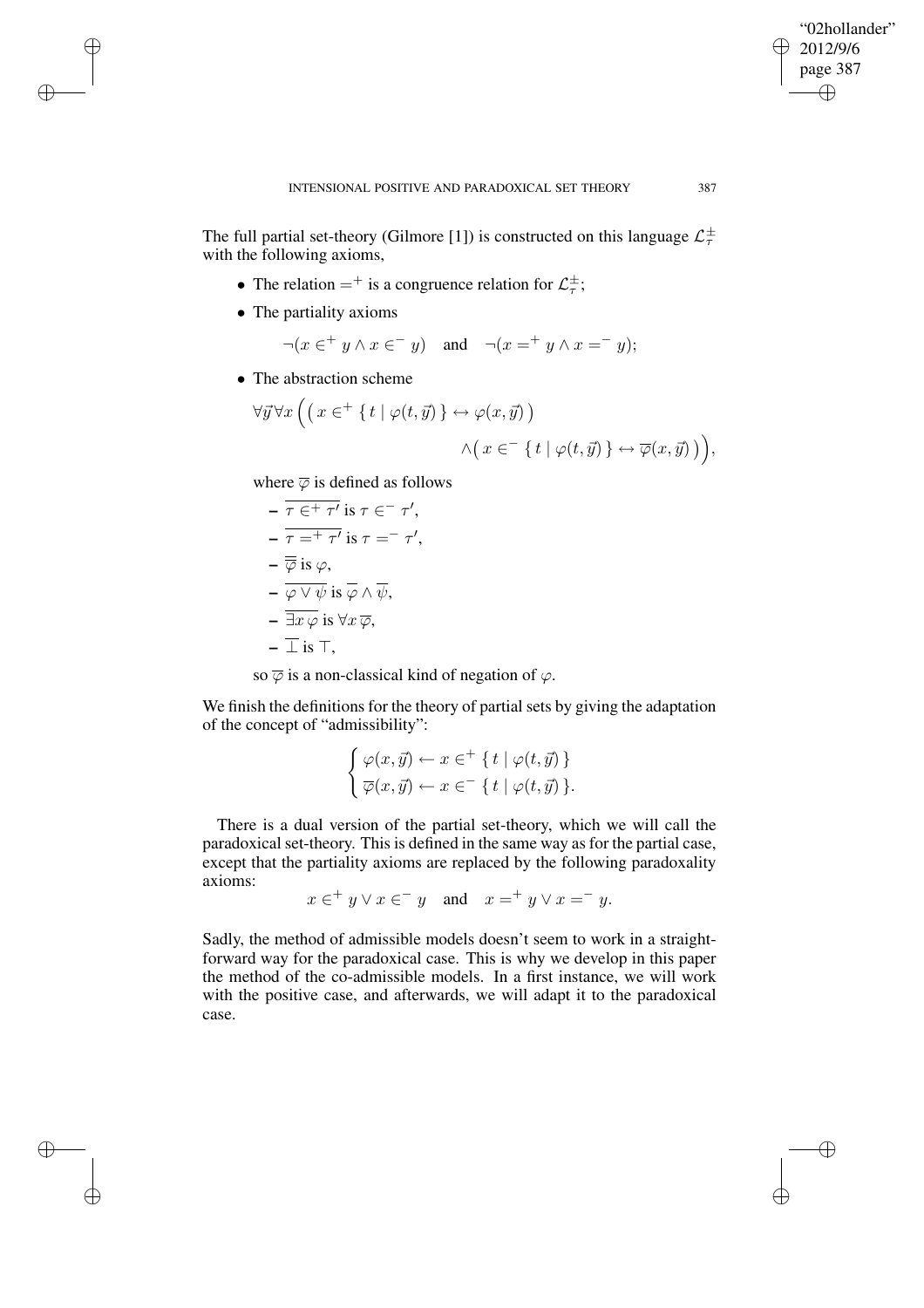### "02hollander" 2012/9/6 page 388 ✐ ✐

✐

✐

#### 388 GABRIEL HOLLANDER

## 2. *The positive case*

In this section, we use the duals of the techniques used in [2] and [3], again modulo restrictions on the terms that are allowed. Roughly speaking: these techniques "work" for "first-order terms".

So, in the following, we define inductively the universe  $U_{\omega}$  of the models we will consider in the rest of this discussion:

$$
U_0 = \{ \{x \mid \varphi(x)\} \mid \varphi \text{ is a positive formula of } \mathcal{L} \}
$$
  

$$
U_n = \{ \{x \mid \varphi(x, \tau_1, \dots, \tau_k)\} \mid \varphi \text{ is a positive formula of } \mathcal{L} \text{ and}
$$
  

$$
\tau_1, \dots, \tau_k \in U_j \text{, for some } j < n \}
$$
  

$$
U_\omega = \bigcup_{n < \omega} U_n.
$$

Each element of  $U_{\omega}$  is thus a closed term  $\tau$  and we denote  $\varphi_{\tau}(x)$  the formula such that  $\tau$  is  $\{ x \mid \varphi_{\tau}(x) \}$ .

Models in this discussion will thus be of the form

$$
M = (U_{\omega}, \in_M, =_M),
$$

with  $\in_M$  and  $=_M$  two binary relations on  $U_\omega$  intended to interpret the relation symbols  $\in$  and  $=$  respectively.

In this context, we say that  $M$  is co-admissible if  $M$  satisfies the conditions

$$
M \models \varphi_{\tau}(x) \to M \models x \in \tau
$$

and  $=_M$  is a congruence relation for  $\mathcal{L}$ . We note at once that there exists at least one co-admissible model, namely the "full model",

$$
(U_\omega,U_\omega^2,U_\omega^2),
$$

where every element belongs to and equals every element of  $U_{\omega}$ . Finally, we write  $M \leq N$ , for two models M and N if and only if they satisfy the conditions

$$
\in_M \supseteq \in_N
$$
 and  $=_M \supseteq =_N$ .

We say that M is an extension of N or that N is "better" than M. For  $M \leq N$ , we always have the implication

"Positive preservation lemma":  $N \models \varphi(\tau_1 \dots, \tau_n) \rightarrow M \models \varphi(\tau_1 \dots, \tau_n),$ 

✐

✐

✐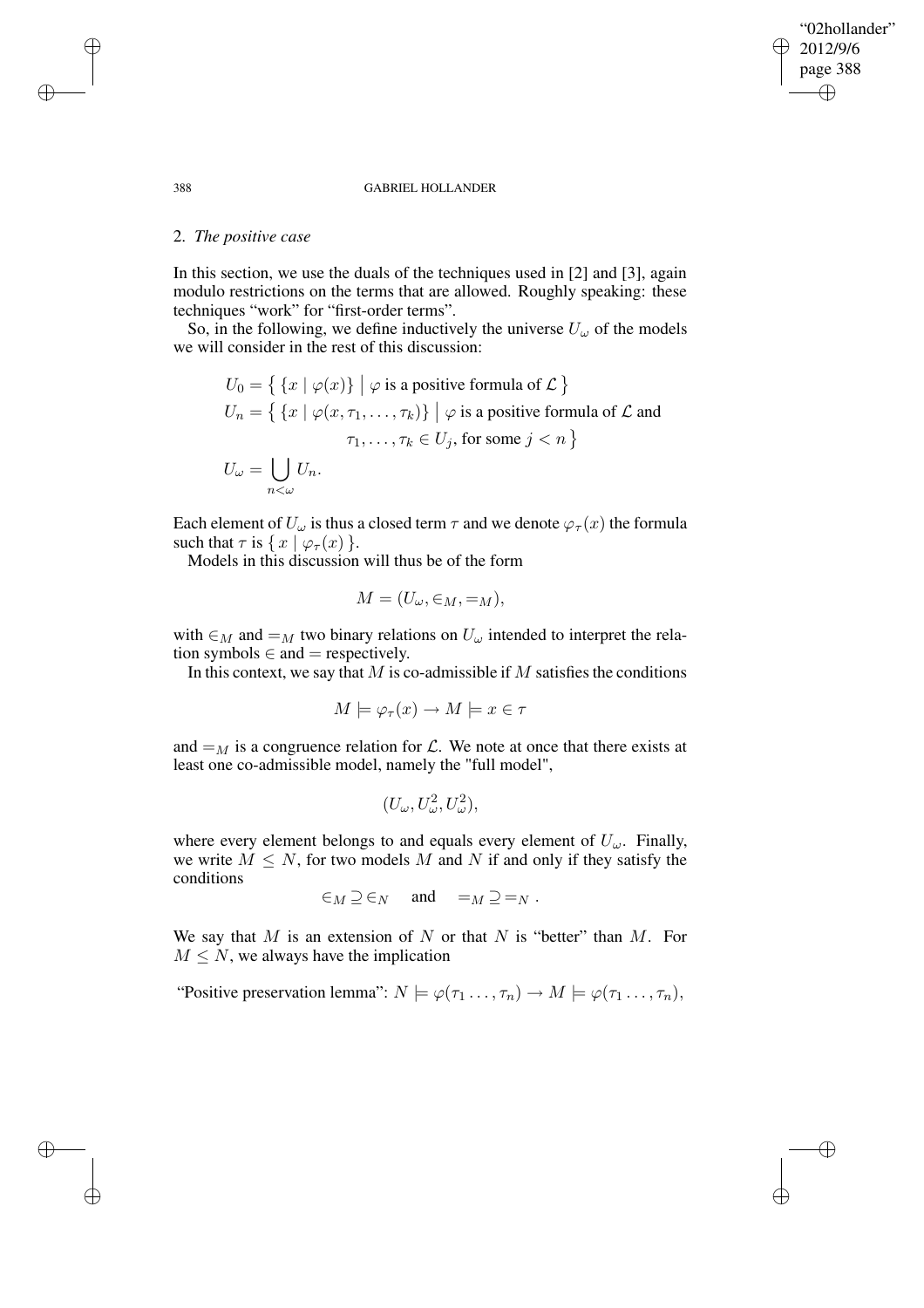✐

✐

✐

for any positive formula  $\varphi$  of  $\mathcal{L}$ , and parameters  $\tau_1 \ldots, \tau_n \in U_\omega$ . We can prove this easily by induction on the complexity of the formula  $\varphi$ .

We will denote the set of all co-adminissible models as  $A_0$ . We will now select inductively among the models of  $A_0$  as follows: if  $A_\alpha$  is a defined selection among the co-admissible models, then we define  $A_{\alpha+1}$  as follows,

$$
A_{\alpha+1} = \{ M \in A_{\alpha} \mid M \Vdash_{\alpha} \tau = \tau' \to M \models \tau = \tau' \}
$$

for  $\alpha$  an ordinal. In this definition, we use the symbol  $\mathbb{H}_{\alpha}$  to denote a "forcing" relation, that we will define later in this discussion, based on some conditions. Finally, if  $\gamma$  is a limit ordinal, then we complete this inductive definition by stating

$$
A_{\gamma} = \bigcap_{\alpha < \gamma} A_{\alpha}.
$$

We have thus formed a chain of selections of co-admissible models

$$
A_0 \supseteq A_1 \supseteq A_2 \supseteq A_3 \supseteq \cdots,
$$

for which there must exist a fixed point  $\delta$  for which  $A_{\delta+1} = A_{\delta}$ , otherwise one would have an injection from the proper class of ordinals into the set  $PA_0$ , which is not possible.

It is in this selection  $A_{\delta}$  of co-admissible models that we would like to find a maximal model G (for the order  $\leq$  defined above). For this, we will prove that every  $A_{\alpha}$  is inductively ordered, so the existence of the desired maximal element will follow from Zorn's lemma.

We start by demonstrating that every chain of elements of  $A_0$  has an upper bound. Actually, as this upper bound will be the "intersection" of the chain elements, it suffices to show that  $A_0$  is closed under "intersections" of chains.

Let thus  $(M_\beta)_{\beta<\gamma}$ :  $M_0 \leq M_1 \leq M_2 \leq \cdots \leq M_\omega \leq \cdots$  be a chain of elements of  $A_0$ , with  $\gamma$  a limit ordinal. We then define the "intersection"  $\bigcap_{\beta} M_{\beta}$  of the models  $M_{\beta}$  as follows,

- We keep the same universe  $U_{\omega}$  as in the rest of this discussion;
- We define  $\in \cap M_\beta$  as the intersection  $\bigcap_{\beta<\gamma}\in M_\beta$ ;
- We define  $=_{\cap M_\beta}$  in the same way:  $\bigcap_{\beta<\gamma}=M_\beta$ .

It is for this "intersection" of models  $\bigcap_{\beta} M_{\beta}$  that we will prove it to be still co-admissible. For this, we consider an arbitrary element  $\tau$  of  $U_{\omega}$  and assume that

$$
\bigcap_{\beta<\gamma}M_{\beta}\models\varphi_{\tau}(x).
$$

"02hollander" 2012/9/6 page 389

✐

✐

✐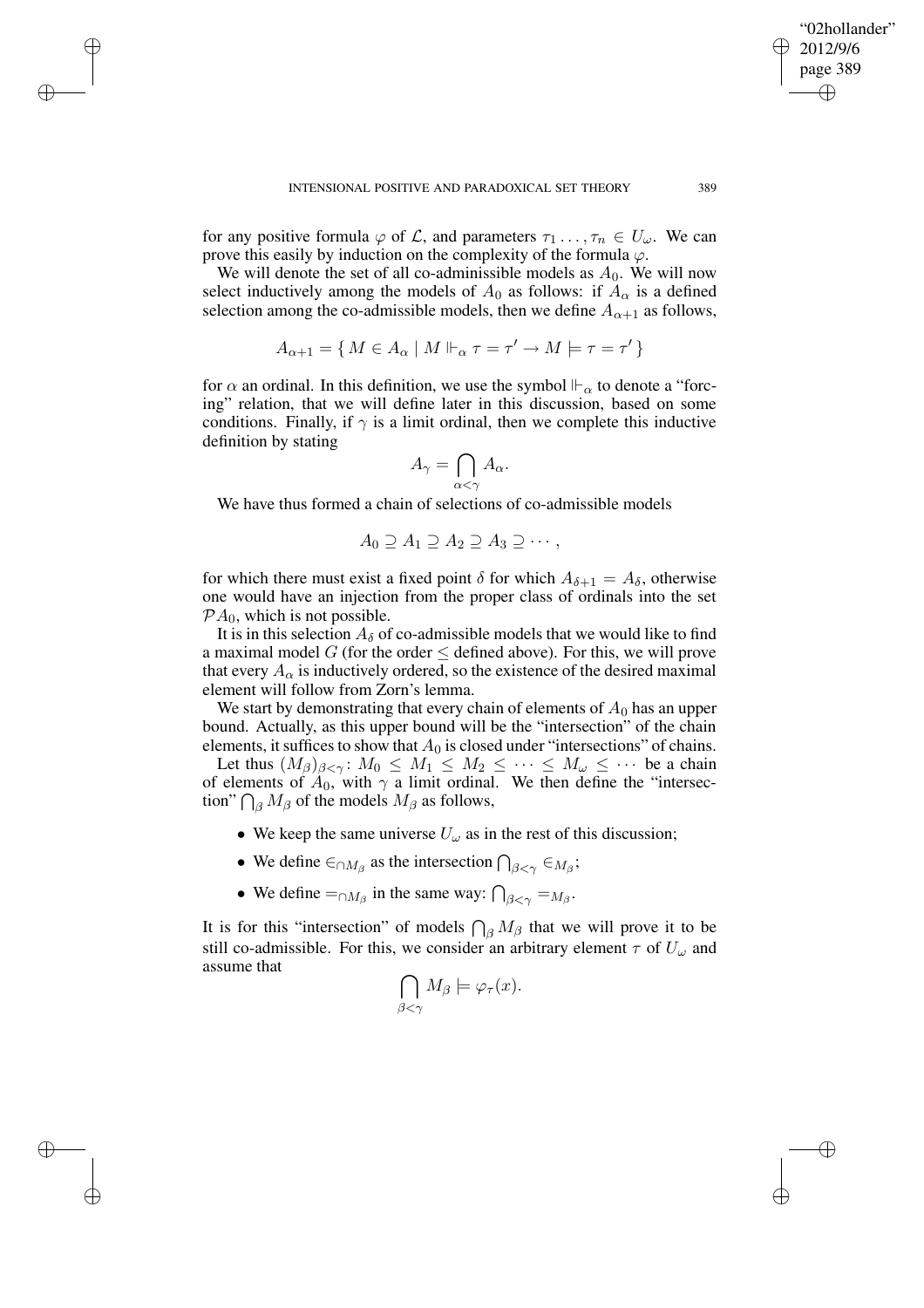✐

#### 390 GABRIEL HOLLANDER

As, for  $\zeta < \gamma$ , we have that  $M_{\zeta} \leq \bigcap_{\beta < \gamma} M_{\beta}$ , we get

$$
\forall \zeta < \gamma \colon M_{\zeta} \models \varphi_{\tau}(x),
$$

by the "positive preservation lemma". As each  $M_{\zeta}$  is co-admissible, it follows that

$$
\forall \zeta < \gamma \colon M_{\zeta} \models x \in \tau,
$$

so we conclude

$$
\bigcap_{\beta} M_{\beta} \models x \in \tau,
$$

which proves that the intersection is still co-admissible, as we wanted.

We then continue inductively: we prove that the intersection of a chain of elements of  $A_{\alpha+1}$  still remains in  $A_{\alpha+1}$ , given that this is true in  $A_{\alpha}$ . It is for this part that we will consider the following condition on the forcing relation  $\Vdash$ :

$$
N' \leq N \Vdash_{\alpha} \tau = \tau' \to N' \Vdash_{\alpha} \tau = \tau',
$$

so every extension of a forcing model should force in its turn.

Thus, for a chain  $M_0 \leq M_1 \leq M_2 \leq \cdots$  of elements of  $A_{\alpha+1}$ , we suppose that

$$
\bigcap_{\beta} M_{\beta} \Vdash_{\alpha} \tau = \tau'.
$$

As each model  $M_\beta$  is an extension of the intersection of the models, we have that

$$
\forall \beta < \gamma \colon M_{\beta} \Vdash_{\alpha} \tau = \tau'.
$$

This implies by definition of  $A_{\alpha+1}$  that

$$
\forall \beta < \gamma \colon M_{\beta} \models \tau = \tau',
$$

and thus, we conclude that

$$
\bigcap_{\beta} M_{\beta} \models \tau = \tau',
$$

what we wanted to prove. In this proof, we of course used the induction hypothesis when we declared that  $\bigcap_{\beta} M_{\beta}$  still is an element of  $A_{\alpha}$ .

We finish this part by mentioning that  $A_n$ , for a limit ordinal  $\eta$ , is also closed under intersections of chains, if this is true for every ordinal  $\alpha < \eta$ . This proof is straightforward.

✐

✐

✐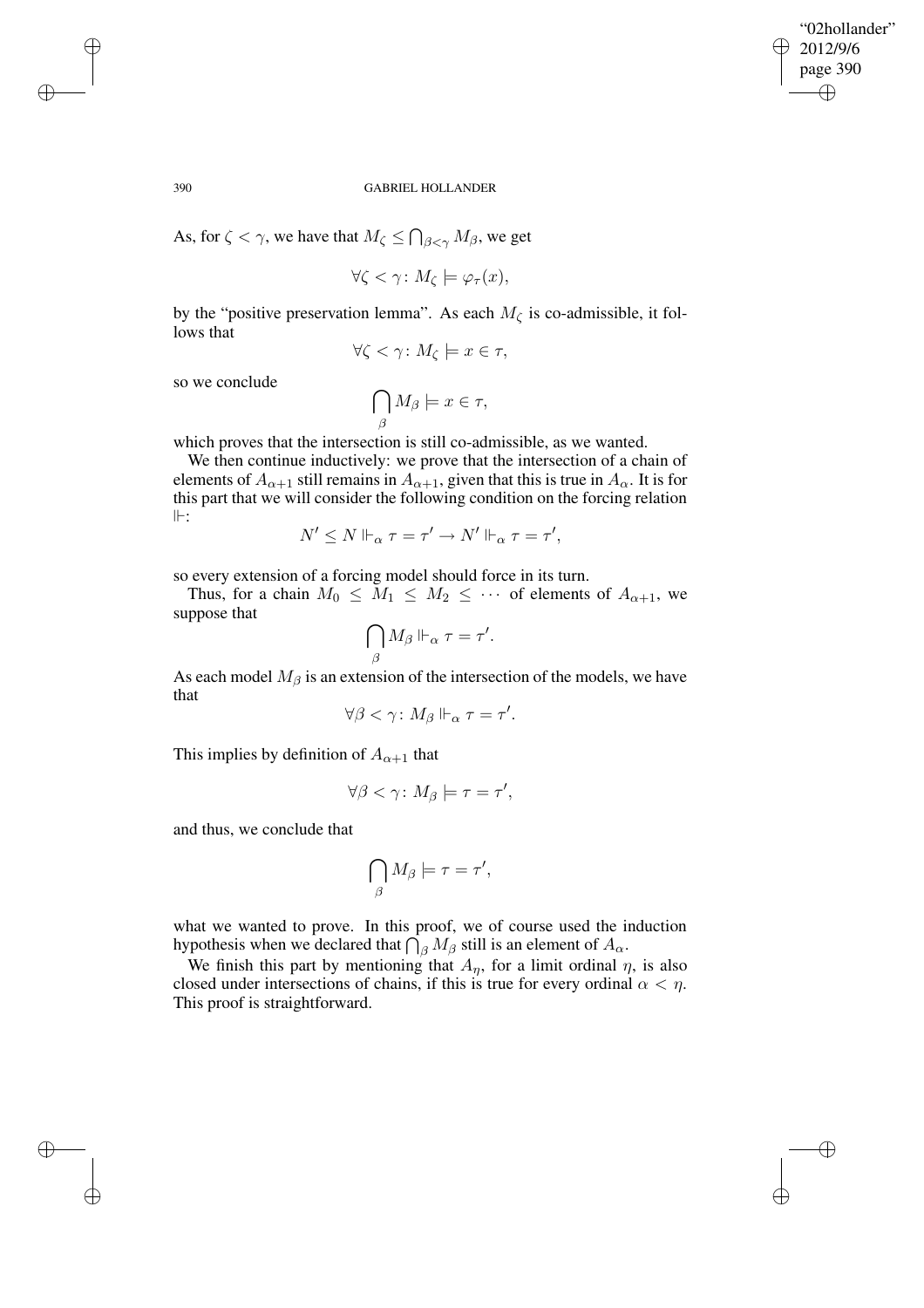✐

We have thus proved in the previous paragraphs that for every ordinal  $\alpha$ , the set  $A_{\alpha}$  of models is closed under intersections of chains of its elements, and thus is inductively ordered. It follows from the lemma of Zorn that the fixed point set  $A_{\delta}$  described earlier has a "maximal" element, which we will call  $G$  for the rest of this discussion. We were able to find an adequate forcing relation, which is

$$
M \Vdash_{\alpha} \tau = \tau' \qquad \text{if and only iff} \qquad \text{co-adm} \vdash \forall x (\varphi_{\tau}(x) \leftrightarrow \varphi_{\tau'}(x)),
$$

where co-adm is the theory of the co-admissible models.

Notice that this definition is independent of the choice of the model M and of the ordinal  $\alpha$ , while the forcing relations described in [2] and [3] for respectively the positive and the partial case are not uniformly defined. This is because in this positive case, using co-admisssible models (and not admissible models as in the two earlier articles), it seems to be very difficult to use a non-uniformly defined forcing relation. We discuss this more in detail in the related section "Comments". However, even if the fixed point is quickly reached here (as  $\delta = 1$ ), we keep the presentation using possible non-uniform forcing relations  $M \Vdash_{\alpha}$  (which depend on M and  $\alpha$ ) as that allows easier comparisons with the "admissible models"-approach, and could provide future alternative forcings.

We come now to the precise meaning of " $G$  is generic", via our Generic Lemma:

$$
G \Vdash_{\delta} \tau = \tau' \leftrightarrow G \models \tau = \tau',
$$

for arbitrary terms  $\tau$  and  $\tau'$ .

✐

✐

✐

✐

In the following paragraphs, we will prove this lemma. For this, observe that the direction from left to right follows from the definition of  $A_{\delta+1}$ : as  $G \in A_{\delta} = A_{\delta+1}$ , we have immediately that

$$
G \Vdash_{\delta} \tau = \tau' \to G \models \tau = \tau',
$$

what is the first half of what we would like to prove.

For the other half, we will define a new model  $G'$  for which we will prove that it is "better" than  $G$ . We take for this  $G'$  the model defined with the same universe  $U_{\omega}$ , and for which the interpretations of the relation symbols satisfy

 $\int G' \models \tau = \tau'$  if and only if  $G \Vdash_{\delta} \tau = \tau'$  $\in_{G'}$  is equal to  $\in_G$ .

<sup>1</sup> This element is maximal with respect to the order  $\leq$  between models, so this is the "best" model, as we described earlier.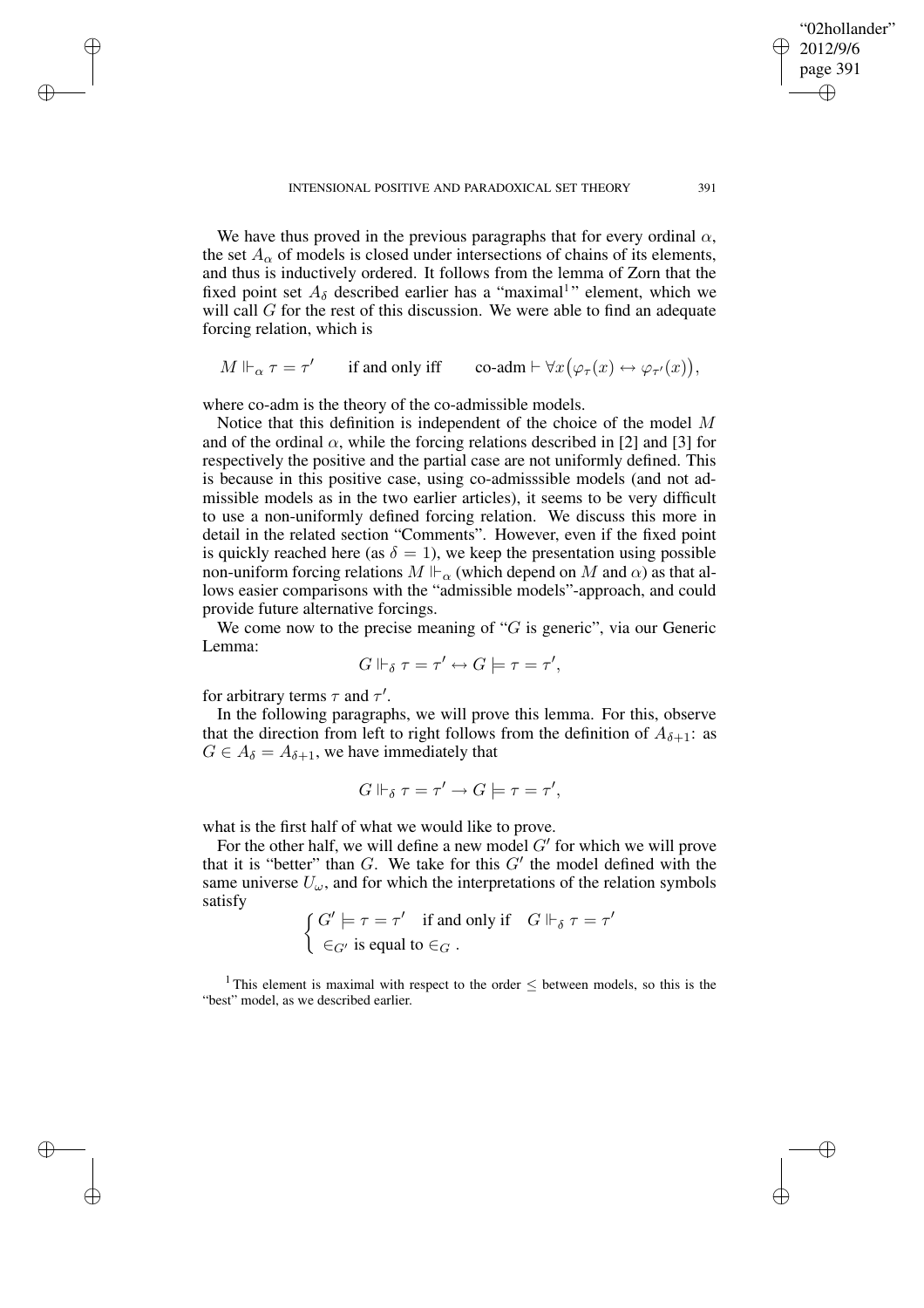✐

### 392 GABRIEL HOLLANDER

We first show that G' is a better model than G, so that  $G \leq G'$ . As both models have the same interpretation for the  $\in$  relation symbol, we only check that  $=_G' \subseteq =_G$ . For this, we suppose that  $G' \models \tau = \tau'$ , so by definition of  $G'$ , we have that  $G \Vdash_{\delta} \tau = \tau'$ , which implies by the first part of this proof that  $G \models \tau = \tau'$ . This is what we wanted to prove in this paragraph.

We then continue by showing that G' belongs to every  $A_{\alpha}$ , for every ordinal  $α$ . This, of course, will be done by induction on the class of ordinals.

In a first instance, we show that  $G' \in A_0$ . For this, we first suppose that  $G' \models \varphi_{\tau}(x)$  and we must show that  $G' \models x \in \tau$ . As  $G' \geq G$ , it follows from  $G' \models \varphi_\tau(x)$  that also  $G \models \varphi_\tau(x)$  holds, by the "positive preservation" lemma". As G is co-admissible, it follows that  $G \models x \in \tau$ . We conclude with  $G' \models x \in \tau$ , as per definition  $\in_{G'}$  is exactly  $\in_G'$ .

To finish the proof that  $G' \in A_0$ , we still have to show that  $=_G'$  is a congruence relation for the language  $\mathcal{L}$ . For this, we suppose that

$$
G' \models x' = x \in \tau = \tau',
$$

and we must prove that  $G' \models x' \in \tau'$ . As we already have that  $G \leq G'$ , by the "positive preservation lemma", we get

$$
G \models x' = x \in \tau = \tau',
$$

so this implies

$$
G \models x' \in \tau',
$$

as G is a co-admissible model for which  $=_G$  is a congruence relation for L. As per definition, the models G and G' have the same ∈-relation, we conclude that

$$
G' \models x' \in \tau',
$$

as we wanted to prove.

In a second instance, we show that if  $G' \in A_\alpha$ , then it follows that  $G' \in$  $A_{\alpha+1}$ , for every ordinal  $\alpha$ . We thus suppose that  $G' \in A_{\alpha}$ . To prove that  $G'$  is also in  $A_{\alpha+1}$ , we suppose that  $G' \Vdash_{\alpha} \tau = \tau'$ . As by definition of our forcing relation, this relation is independent of the ordinal  $\alpha$  and the involved model, this is equivalent to  $G \Vdash_{\delta} \tau = \tau'$ , and thus  $G' \models \tau = \tau'$ , what we wanted to prove.

In a last instance, we show that if we suppose that  $G' \in A_{\alpha}$ , for all ordinals  $\alpha$  smaller than a limit ordinal  $\gamma$ , then we also have that  $G' \in A_{\gamma}$ . For, as  $A_{\gamma}$  is the intersection of all  $A_{\alpha}$  with  $\alpha < \gamma$ , this follows immediately.

This finishes the proof that the model G' is in  $A_{\alpha}$  for all ordinals  $\alpha$ . And thus, it follows that  $G' \in A_{\delta}$ . As  $G \leq G'$  and  $\overset{\sim}{G}$  is maximal in  $A_{\delta}$  per

✐

✐

✐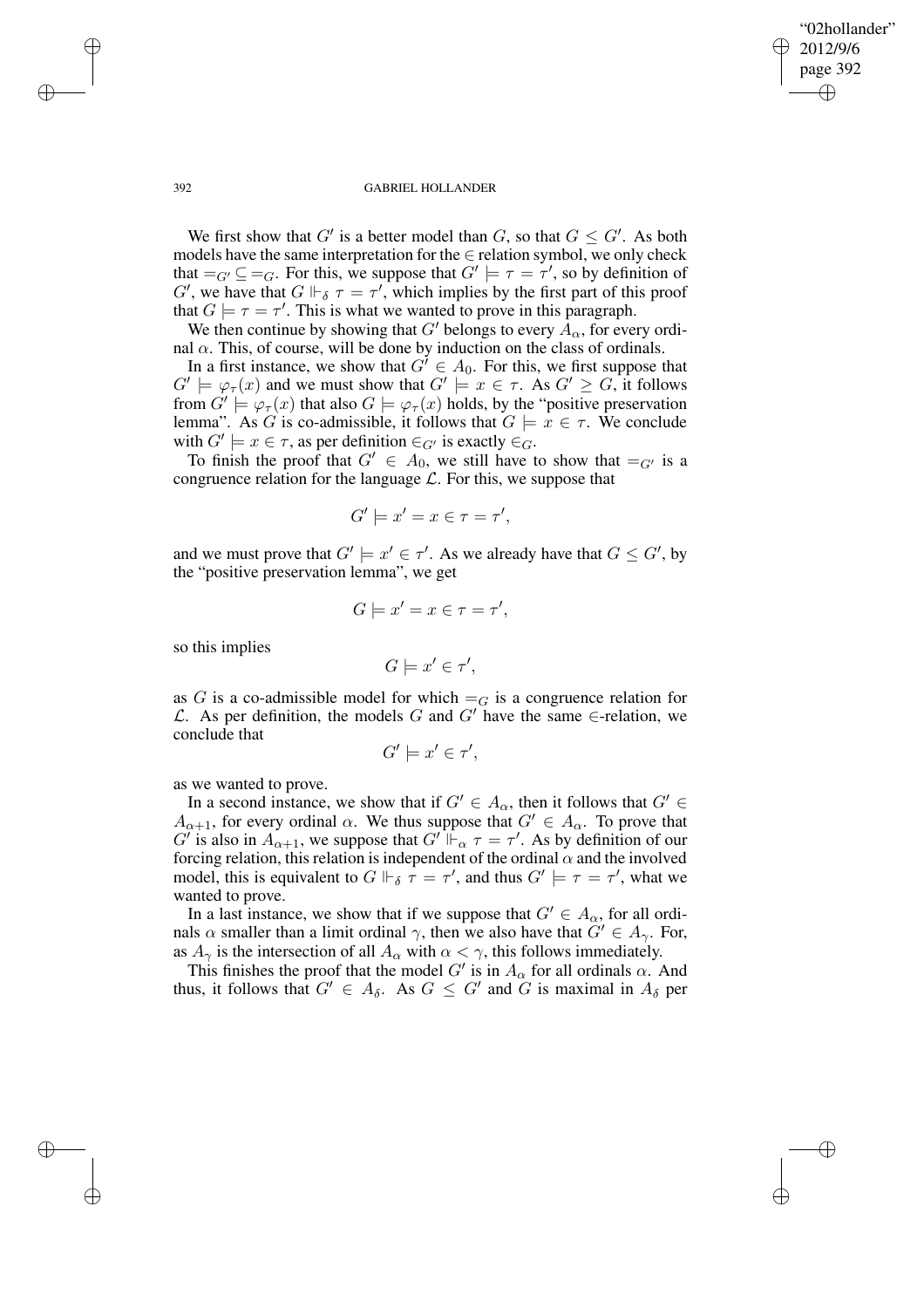✐

✐

✐

choice, we conclude that  $G = G'$ . This implies that the direction of right to left is proven, what we wanted in these paragraphs.

It is for this generic model  $G$  that we can now prove abstraction. For this, as G is already a co-admissible model, it suffices to show the implication

$$
G \models x \in \tau \to G \models \varphi_{\tau}(x).
$$

As in the previous paragraphs, we define a (new) "better" model  $G' \geq G$ , as follows:

$$
\left\{ \begin{aligned} G' & \models x \in \tau & \text{if and only if} & G & \models \varphi_{\tau}(x) \\ =_{G'} \text{is equal to } =_G \end{aligned} \right.
$$

It easily follows from the definitions that  $G' \geq G$ , so we just need to show that  $G' \in A_{\alpha}$ , for all ordinals  $\alpha$ . Again, we do this by induction on the ordinal  $\alpha$ :

• For  $\alpha = 0$ , we must prove that G' is in fact co-admissible. We thus suppose that  $G' \models \varphi_{\tau}(x)$ , so it holds also that  $G \models \varphi_{\tau}(x)$ , by the "positive preservation lemma", as  $G'$  is better than  $G$ . We conclude, by definition of G', that  $G' \models x \in \tau$ , as we wanted.

Further, we check that  $=_{G'}$  is a congruence relation on  $G'$ . Actually, the only less trivial point is:

if 
$$
G' \models x \in \tau = \tau'
$$
, then  $G' \models x \in \tau'$ .

By the definition of  $G'$ , this is brought back to the implication

if 
$$
G \models \varphi_{\tau}(x)
$$
 and  $G \models \tau = \tau'$ , then  $G \models \varphi_{\tau'}(x)$ ,

and this is guaranteed by our Generic lemma and the forcing adopted here.

- We suppose in the following step that  $G' \in A_\alpha$  for an ordinal  $\alpha$ . We now want to prove that  $G' \in A_{\alpha+1}$ , so suppose that  $G' \Vdash_{\alpha} \tau =$  $\tau'$ . As our forcing relation is independent of the ordinal  $\alpha$  and the involved model, this implies that  $G \Vdash_{\alpha} \tau = \tau'$ , so it follows by induction hypothesis that  $G \models \tau = \tau'$ . As G and G' have the same =-relation, we conclude that also  $G' \models \tau = \tau'$  and thus  $G' \in A_{\alpha+1}$ , what we wanted to prove.
- In the last step of the induction, we suppose that  $G' \in A_{\alpha}$ , for all ordinals  $\alpha < \gamma$ , with  $\gamma$  a limit ordinal. We conclude immediately that also  $G' \in \bigcap_{\alpha < \gamma} A_{\alpha}$  holds, as we wanted.

"02hollander" 2012/9/6 page 393

✐

✐

✐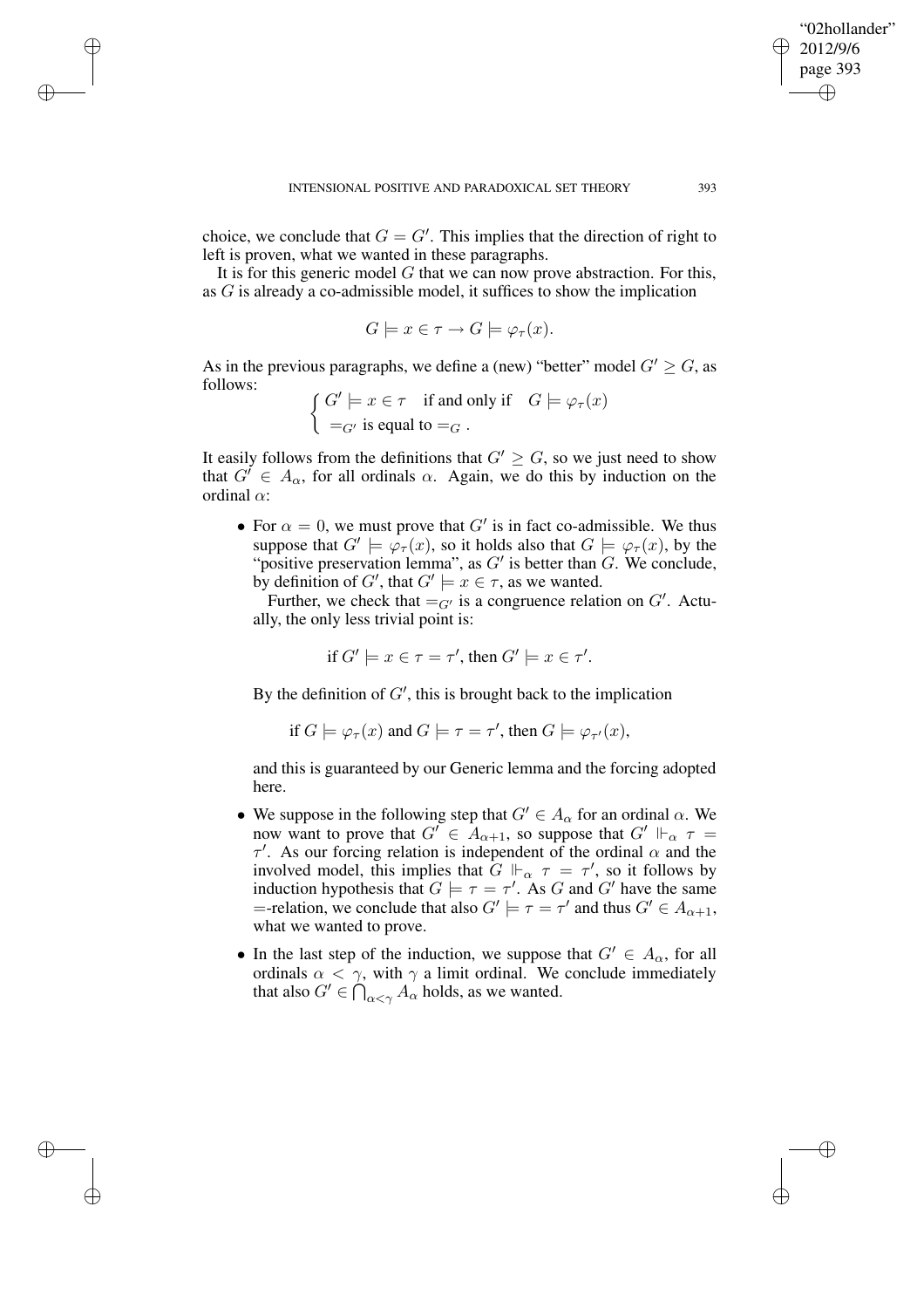✐

### 394 GABRIEL HOLLANDER

This finishes the proof that  $G' \in A_\alpha$  for all ordinals  $\alpha$ . It follows as above that  $G' \in A_{\delta}$ , so  $G' = G$ , as G was maximal in  $A_{\delta}$ . Finally, in this way we have proven that G indeed satisfies abstraction, as we wanted.

We conclude for the case of positive set-theory as follows: we have constructed  $G$ , a pure term model for abstraction on "first-order" terms—these are terms of the type  $\{x \mid \varphi(x, \vec{y})\}$ , with  $\varphi \in \mathcal{L}$ . Furthermore, the equality on this model is a congruence relation for the language  $\mathcal{L}$ . Finally, this model satisfies the following "intensionality " rule:

$$
\text{co-adm} \vdash \forall x (\varphi_\tau(x) \leftrightarrow \varphi_{\tau'}(x)) \quad \Longleftrightarrow \quad G \models \tau = \tau',
$$

that allows many identifications of first-order terms in the universe.

## 3. *The paradoxical case*

For the discussion in this section, we will use the following universe  $U_{\omega}$  analogue to the one used in the positive case, but this time in the language  $\mathcal{L}_{\tau}^{\pm}$  $\frac{\pm}{\tau}$ :

$$
U_0 = \{ \{x \mid \varphi(x)\} \mid \varphi \text{ is a positive formula of } \mathcal{L}^{\pm} \}
$$
  
\n
$$
U_n = \{ \{x \mid \varphi(x, \tau_1, \dots, \tau_k)\} \mid \varphi \text{ is a positive formula of } \mathcal{L}^{\pm} \text{ and}
$$
  
\n
$$
\tau_1, \dots, \tau_k \in U_j \text{, for some } j < n \}
$$
  
\n
$$
U_{\omega} = \bigcup_{n < \omega} U_n.
$$

Of course,  $\mathcal{L}^{\pm}$  is the "first-order" fragment of  $\mathcal{L}_{\tau}^{\pm}$  $^{\pm}_{\tau}$ , this is the fragment that does not use the abstractor.

Models in the rest of this discussion of the paradoxical case will thus be of the form

$$
M = (U_{\omega}, \in M^+, \in M^-, =_M^+, =_M^-),
$$

with  $\in M^+$ ,  $\in M^-$ ,  $\neq M$  and  $\neq M$  four binary relations on  $U_\omega$  interpreting the relation symbols  $\in^+, \in^-, =^+$  and  $=^-$  respectively. We suppose  $=^+$  to be a congruence for the language  $\mathcal{L}^{\pm}$  and M to satisfy the paradoxality axioms.

As this section is based on adaptations of what precedes, we will just give an outline of the proof. Only the parts which differ from the positive case will be proven thoroughly in this part.

✐

✐

✐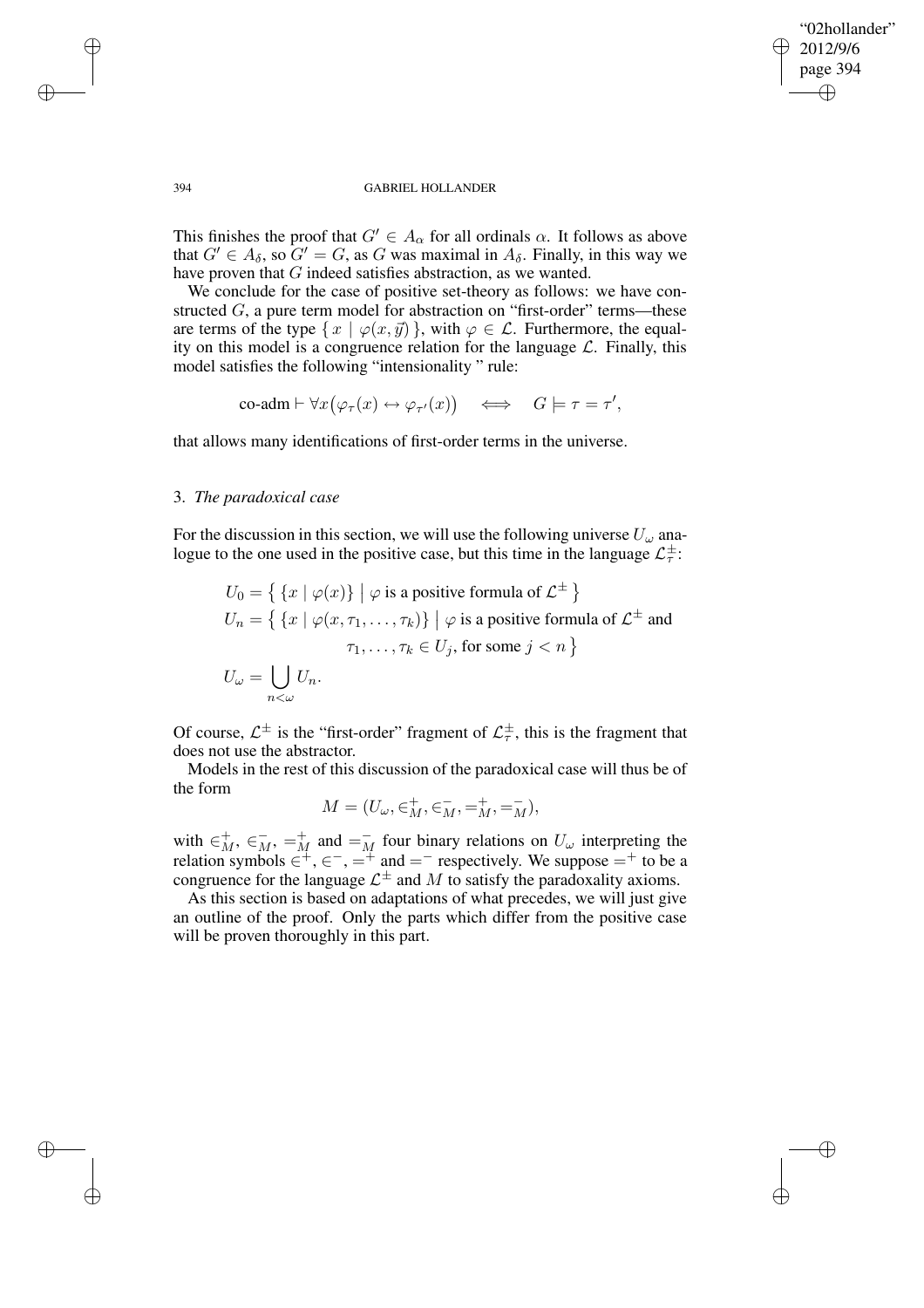We will call a model  $M$  which satisfies the following conditions

✐

✐

✐

✐

$$
\begin{cases} \varphi(x,\vec{y}) \to x \in^+ \{ t \mid \varphi(t,\vec{y}) \} \\ \overline{\varphi}(x,\vec{y}) \to x \in^- \{ t \mid \varphi(t,\vec{y}) \} . \end{cases}
$$

co-admissible and denote by  $A_0$  the set of all co-admissible models. If M and N are two models, we will write  $M \leq N$  to denote that N is "better" than  $M$  if it holds that

$$
\in_M^+ \supseteq \in_N^+ \quad \text{ and } \quad \in_M^- \supseteq \in_N^- \quad \text{ and } \quad =_M^+ \supseteq =_N^+ \quad \text{ and } \quad =_M^- \supseteq =_N^-.
$$

The "positive preservation lemma" also holds in the paradoxical case, and will be used often, as in the positive case.

We continue our discussion by forming a chain of selections in  $A_0$  by stating

$$
A_{\alpha+1} = \{ M \in A_{\alpha} \mid M \Vdash_{\alpha} \tau =^+ \tau' \to M \models \tau =^+ \tau'
$$
  
and 
$$
M \Vdash_{\alpha} \tau =^- \tau' \to M \models \tau =^- \tau' \},
$$

when  $A_{\alpha}$  has already been defined, and where  $\mathbb{H}_{\alpha}$  is chosen here as the forcing relation defined by:

$$
\begin{cases} M \Vdash_{\alpha} \tau =^+ \tau' & \text{if and only iff} \\ M \Vdash_{\alpha} \tau =^- \tau' & \text{if and only iff} \\ \end{cases} \quad \text{co-adm} \vdash \forall x (\varphi_{\tau}(x) \stackrel{\text{st}}{\leftrightarrow} \varphi_{\tau'}(x)) \\ \text{co-adm} \nvDash \forall x (\varphi_{\tau}(x) \stackrel{\text{st}}{\leftrightarrow} \varphi_{\tau'}(x)),
$$

where  $\psi \stackrel{\text{st}}{\leftrightarrow} \chi$  is a shorthand notation for

$$
\psi \leftrightarrow \chi \wedge \overline{\psi} \leftrightarrow \overline{\chi}
$$

and thus this is a stronger equivalence between formulas than  $\leftrightarrow$ .

The definition by induction started above finishes by stating that  $A_{\gamma}$  is the "intersection" of the  $A_{\alpha}$ , with  $\alpha < \gamma$ , with  $\gamma$  a limit ordinal. So this is the model defined as follows:

- We keep the same universe  $U_{\omega}$  as in the rest of this discussion;
- We define  $\in_{\cap M_{\alpha}}^{+}$  as the intersection  $\bigcap_{\alpha<\gamma}\in_{M_{\alpha}}^{+}$  $_{M_{\alpha}}^{+};$
- We define  $\in_{\cap}^ \overline{\cap}_{M_\alpha}$  in the same way:  $\bigcap_{\alpha < \gamma} \in \overline{M}$  $\frac{1}{M_{\alpha}}$ ;
- We define  $=_{\cap M_{\alpha}}^{+}$  in the same way:  $\bigcap_{\alpha<\gamma}^{}=_{M_{\alpha}}^{+}$  $_{M_{\alpha}}^{+},$

"02hollander" 2012/9/6 page 395

✐

✐

✐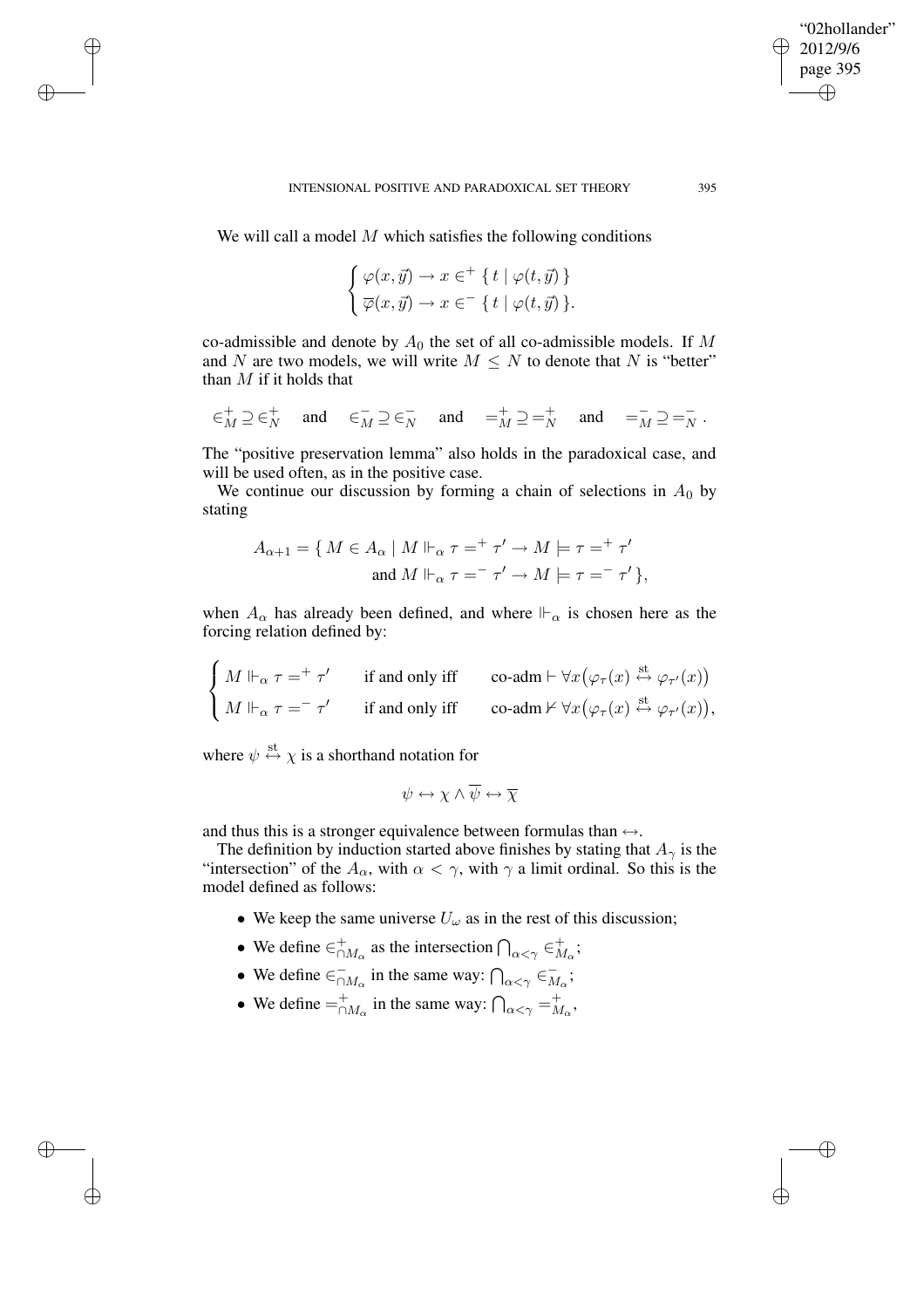### "02hollander" 2012/9/6 page 396 ✐ ✐

✐

✐

#### 396 GABRIEL HOLLANDER

• We define  $=$  $\overline{\cap}_{M_{\alpha}}$  in the same way:  $\bigcap_{\alpha<\gamma}=\overline{\overline{M}}$  $\overline{M}_{\alpha}$ .

Finally, the chain of selections of co-admissible models

$$
A_0 \supseteq A_1 \supseteq A_2 \supseteq A_3 \supseteq \cdots,
$$

must again have a fixed point  $\delta$  for which  $A_{\delta+1} = A_{\delta}$ .

In the same way as in the preceding section, we can prove that each  $A_{\alpha}$ is inductively ordered, and thus the lemma of Zorn can be applied to  $A_{\delta}$  to prove the existence of a maximal element  $G \in A_{\delta}$  for the order  $\leq$  defined between models. We will now show that this model  $G$  is again "generic", as it satisfies to the properties

$$
G\Vdash_\delta \tau=^+\tau'\leftrightarrow G\models \tau=^+\tau' \quad\text{and}\quad G\Vdash_\delta \tau=^-\tau'\leftrightarrow G\models \tau=^-\tau',
$$

for arbitrary terms  $\tau$  and  $\tau'$  in  $U_{\omega}$ .

The proof goes in the same way as in the positive case: the implications from left to right are straightforward, so we only prove the implications from right to left. For this, we again define a model  $G'$  as follows:

$$
\left\{\begin{array}{l} \in_{G'}^+ = \in_G^+, \\ \in_{G'}^- = \in_G^-, \\ G' \models \tau =^+ \tau' \quad \text{if and only if} \quad G \Vdash_\alpha \tau =^+ \tau', \\ G' \models \tau =^- \tau' \quad \text{if and only if} \quad G \Vdash_\alpha \tau =^- \tau'. \end{array}\right.
$$

We start by showing that the model  $G'$  satisfies the paradoxality axioms, so if we suppose that  $G' \nvDash \tau =^+ \tau'$ , then it follows that  $G \nvDash \tau =^+ \tau'$ , so per definition of the forcing relation, we have that

$$
\text{co-adm} \nvdash \forall x (\varphi_\tau(x) \stackrel{\text{st}}{\leftrightarrow} \varphi_{\tau'}(x)).
$$

We conclude that  $G' \models \tau = \tau'$ , per definition. So  $G'$  is indeed a paradoxical model, as we wanted to prove. Notice that  $=$  is "classical" in  $G'$ : we indeed have that

$$
G' \models x =^- y \quad \leftrightarrow \quad \neg G' \models x =^+ y.
$$

We then show that G' is a better model than G, so that  $G \leq G'$ . As both models have the same interpretation for the  $\in^+$  and  $\in^-$  relation symbols, we only check that  $=\frac{1}{G'} \subseteq \frac{1}{G}$  $\frac{1}{G}$  and  $\frac{1}{G'} \subseteq \frac{1}{G}$  $\overline{G}$ . For this, we suppose that  $G' \models \tau = \tau'$ , so by definition of G', we have that  $G \Vdash_{\delta} \tau = \tau'$ , which

✐

✐

✐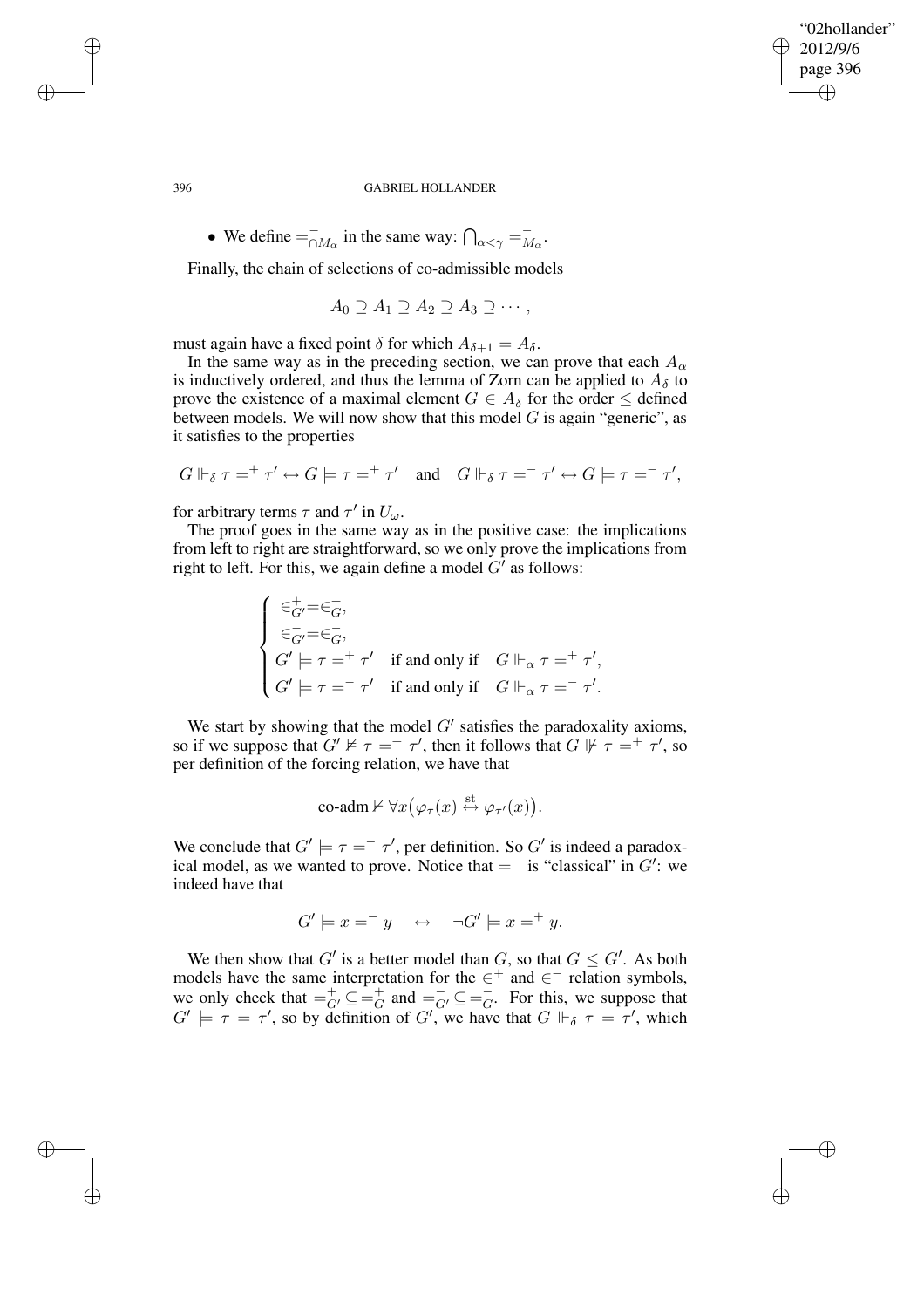✐

✐

✐

implies  $G \models \tau = \tau'$ , by the definition of  $A_{\delta+1}$ . The inclusion  $=\overline{G'} \subseteq = \overline{G}$ G can be proven in the same way. We conclude that  $G \leq G'$ , as we wanted.

We continue by showing that G' belongs to every  $A_{\alpha}$ , for every ordinal  $\alpha$ . This, of course, will be done by induction on the class of ordinals.

In a first instance, we show that  $G' \in A_0$ . For this, we first suppose that  $G' \models \varphi_\tau(x)$  and we must show that  $G' \models x \in \tau$ . As  $G' \geq G$ , it follows from  $G' \models \varphi_\tau(x)$  that also  $G \models \varphi_\tau(x)$  holds, by the "positive preservation" lemma'. As G is co-admissible, it follows that  $G \models x \in^+ \tau$ . We conclude with  $G' \models x \in^+ \tau$ , as per definition  $\in_{G'}^+$  is equal to  $\in_G^+$  $_G^+$ . The implication  $G' \models \overline{\varphi}_{\tau}(x) \rightarrow G' \models x \in \tau$  can be proven in the same way.

We also have to show that  $=$   $\frac{1}{G'}$  is a congruence relation for the language  $\mathcal{L}^{\pm}$ . For this, we suppose that  $G' \models x' = \bar{x} \in^+ \tau =^+ \tau'$ , so it also holds that  $G \models x' =^+ x \stackrel{\leftharpoonup}{\in} \tau =^+ \tau'$ , by the "positive preservation lemma". As  $=^+_{G}$ G is a congruence relation, it follows that  $G \models x' \in^+ \tau'$ , so we conclude that  $G' \models x' \in \dagger \tau'$ , as G and G' have the same  $\in \dagger$ -relation. Furthermore, if we suppose

$$
G' \models x' =^+ x =^- y,
$$

then  $G' \models x' = -y$  also holds, as  $= -$  is "classical" in  $G'$ . This proves that  $=\frac{1}{G'}$  is indeed a congruence relation for the language  $\mathcal{L}^{\pm}$ , as we wanted.

In a second instance, we show that if  $G' \in A_\alpha$ , then it follows that  $G' \in$  $A_{\alpha+1}$ , for every ordinal  $\alpha$ . We thus suppose that  $G' \in A_{\alpha}$  and  $G' \Vdash_{\alpha} \tau =^+$  $\tau'$ . By the definition of our forcing relation, this implies  $\ddot{G} \Vdash_{\alpha} \tau = \dot{\tau'}\tau'$ , and thus  $G' \models \tau =^+ \tau'$ . The case for  $=^-$  goes in the same way.

In a last instance for this section, we will show that if we suppose that  $G' \in$  $A_{\alpha}$ , for all ordinals  $\alpha < \gamma$  with  $\gamma$  an arbitrary limit ordinal, then it is also true that  $G' \in A_{\gamma}$ ; as  $A_{\gamma}$  is the intersection of every  $A_{\alpha}$  with  $\alpha < \gamma$ , this follows immediately.

This finishes the proof that the model G' is in  $A_{\alpha}$  for all ordinals  $\alpha$ . And thus, it follows that  $G' \in A_\delta$ . As we have also that  $G \leq G'$  and that G is maximal in  $A_\delta$  per choice, we conclude by stating  $G = G'$ . This implies that the direction of right to left is proven, what we wanted in these paragraphs.

This model G will, as in the positive case, again satisfy abstraction. We prove this in the following paragraphs.

We define a (new) "better" model  $G' \geq G$ , as follows:

$$
\begin{cases}\nG' \models x \in^+ \tau & \text{if and only if} \quad G \models \varphi_\tau(x), \\
G' \models x \in^- \tau & \text{if and only if} \quad G \models \overline{\varphi}_\tau(x), \\
\Rightarrow^+_{G'} \text{is equal to } \Rightarrow^+_{G'}\n\end{cases}
$$
\n
$$
=^{\top}_{G'} \text{is equal to } \Rightarrow^-_{G};
$$

"02hollander" 2012/9/6 page 397

✐

✐

✐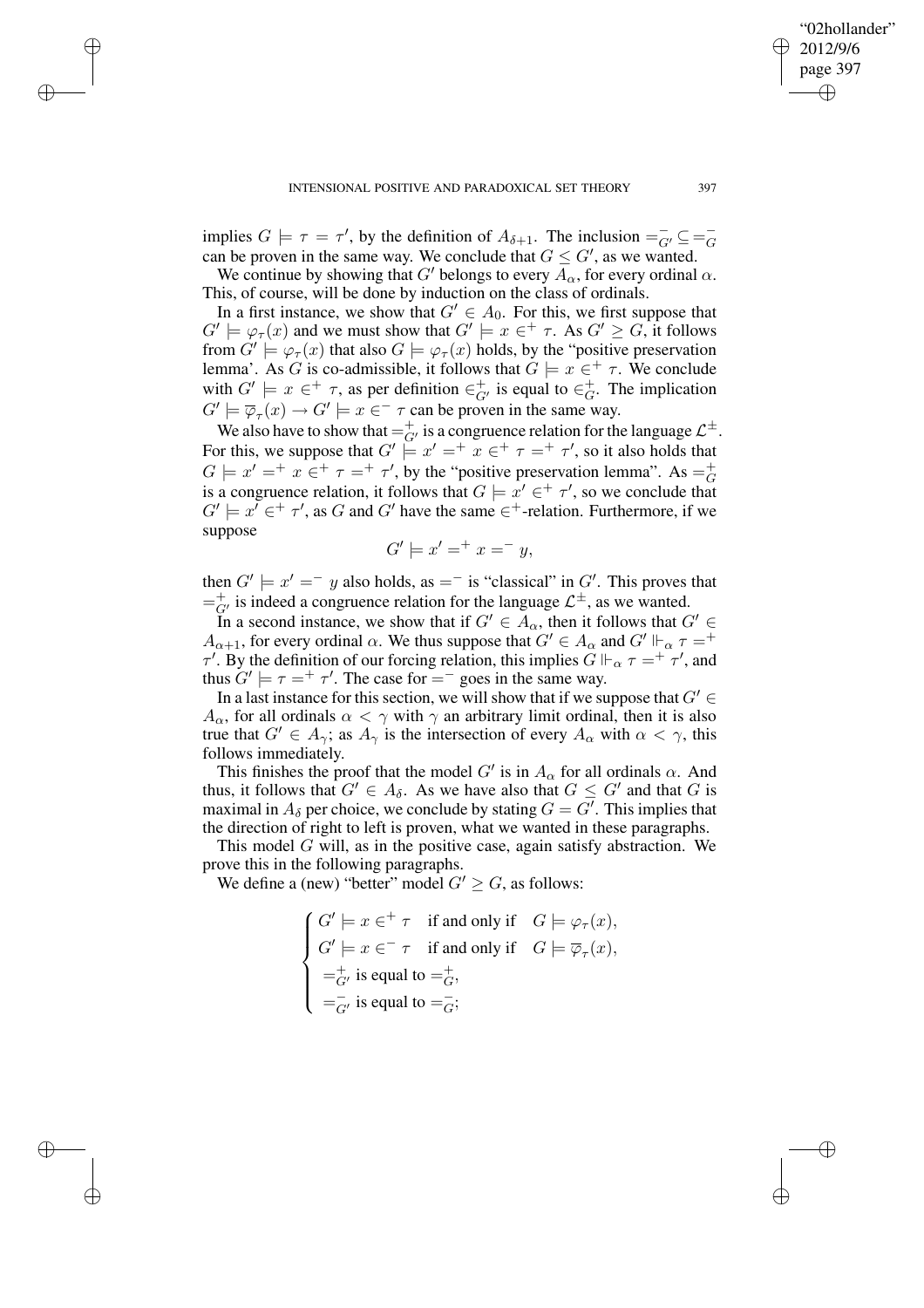### "02hollander" 2012/9/6 page 398 ✐ ✐

✐

✐

#### 398 GABRIEL HOLLANDER

this new model G' is obviously again paradoxical. Also,  $G' \geq G$  holds, as in the positive case.

Again can one show that  $G' \in A_{\alpha}$ , for all ordinals  $\alpha$ . So we conclude that  $G' = G$ , as G was maximal in  $A_{\delta}$ . Finally, in this way we have proven that G indeed satisfies abstraction, as we wanted.

Final conclusion for the paradoxical case: we have found a pure term model G which satisfies the abstraction scheme. Also, this model satisfies the following intensionality rule allowing identification of terms:

$$
G \models \tau =^+ \tau' \quad \text{if and only if} \quad \text{co-adm} \vdash \forall x (\varphi_\tau(x) \stackrel{\text{st}}{\leftrightarrow} \varphi_{\tau'}(x)).
$$

Finally in this model, the relation =  $\overline{\ }$  is classical: " $x = \overline{y}$ " is simply the negation of " $x =$ ", ".

Notice that, unlike what happens in the article [3], we didn't have to use any automorphism argument; we come back to this in our further "Comments", but mention already that precisely the use of automorphisms brought in more extra restrictions on the terms admitted in the partial case studied in [3].

## 4. *Remarks and comments*

In this final section, we will give a few comments about the differences and the similarities with respect to the case of admissible models.

In the article [1] of Gilmore, no real identifications take place between terms, except formal identifications as for example between the terms  $\{x \}$  $x = x$  and  $\{t \mid t = t\}$ , while the two terms  $\{x \mid x = x\}$  and  $\{x \mid t\}$  $x = x \wedge x = x$  are not considered "equal". In comparison, this paper now provides models in which more identifications are possible, based on an intensionality rule using the defining formulas as determining factor of identification.

In the papers [2] and [3], the notions of "better" and "extension" coincide: every extension is a better model, and every better model is an extension. On the other hand, in this paper, if we have  $M \leq N$ , for two models M and N, then we say that M is an extension of N, while N is better than  $M$ . This seems to be the origin of many differences with the case of admissible models elaborated in the two articles [2] and [3].

Furthermore, in the case of the admissible models for partial set-theory, extra restrictions had to be made on the envolved terms (one had to consider only so-called "predicative" terms), due to the use of an "automorphism argument". On the other hand, the co-admissible models in the paradoxical

✐

✐

✐